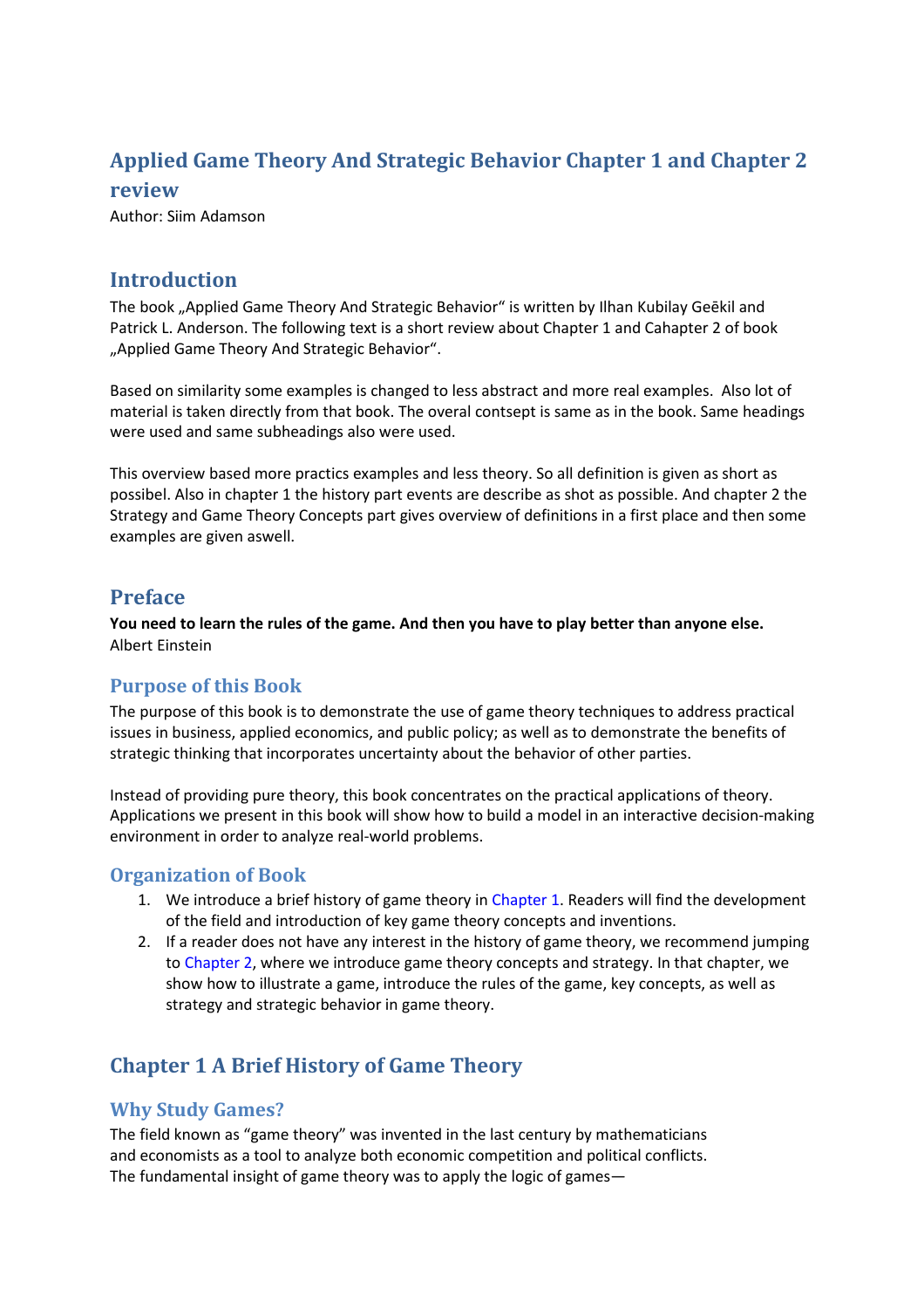in which players compete against each other using strategy, tactics, and effort—to events in real life.

# Rapid Discoveries in the Twentieth Century

The theorists began studying game theory about a half century ago.

# Key Conceptual Developments in Early Years

- 1. In 1928, The extensive (or tree) form of a game, introduced by John Von Neumann.
- 2. The definitions of a strategy, strategic behavior, and strategic actions.
- 3. The normal form (or matrix form) of a game.
- 4. The formulation of a game into a matrix structure.
- 5. The concept of mixed or randomized strategy.
- 6. The concept of individual rationality.
- 7. Different types of information concepts, such as perfect information.
- 8. The mini-max theorem.

# Pioneers of Game Theory and Advancement

- 1. In 1944, John Von Neumann and Oskar Morgenstern published the Theory of Games and Economic Behavior.
- 2. During the 1950s, John Nash theory tools and concepts for general non-cooperative theory and cooperative bargaining theory.
- 3. In 1950, Strategy in Poker, Business and War by John McDonald was published.
- 4. In 1951 "Nash equilibrium" of a strategic game in.
- 5. The first textbook on game theory, Introduction to the Theory of Games, was published in 1952 by John Charles C. McKinsey.
- 6. In 1952 the University of Michigan along with the Ford Foundation sponsored "Design of Experiments in Decision Processes."
- 7. Savage principle in 1954
- 8. Lloyd Shapley brought conditional games to game theory and defined the specifics of the conditional games.
- 9. D.B. Gillies and John Milnor developed the first continuous game theoretical models.
- 10. Harold Kuhn contributed to the field with his work on behavior strategies.
- 11. Melvin Dresher and Merrill Flood of the RAND Corporation developed the structure of the prisoner's dilemma in Santa Monica in the 1950s.
- 12. In 1955, it was applied to philosophy by British philosopher R. B. Braithwaite in his book Theory of Games as a Tool for the Moral Philosopher.
- 13. In the late 1950s Kuhn, Kissinger, and Schelling contributed to the field while developing cold war strategies.
- 14. In the In late 1950s is the use of the Folk Theorem to show the solid relationship between repeated and cooperative games.
- 15. In 1957, Games and Decisions, by R. Luce and H. Raiffa, was published.
- 16. John C. Harsanyi developed games with incomplete and asymmetric information.
- 17. In 1960, The Strategy of Conflict by Thomas Schelling was published. Schelling introduced the focal point concept, also known as the Schelling point.
- 18. In 1966 Harsanyi introduced cooperative games, in which commitments, contracts, agreements, threats, and promises are enforceable.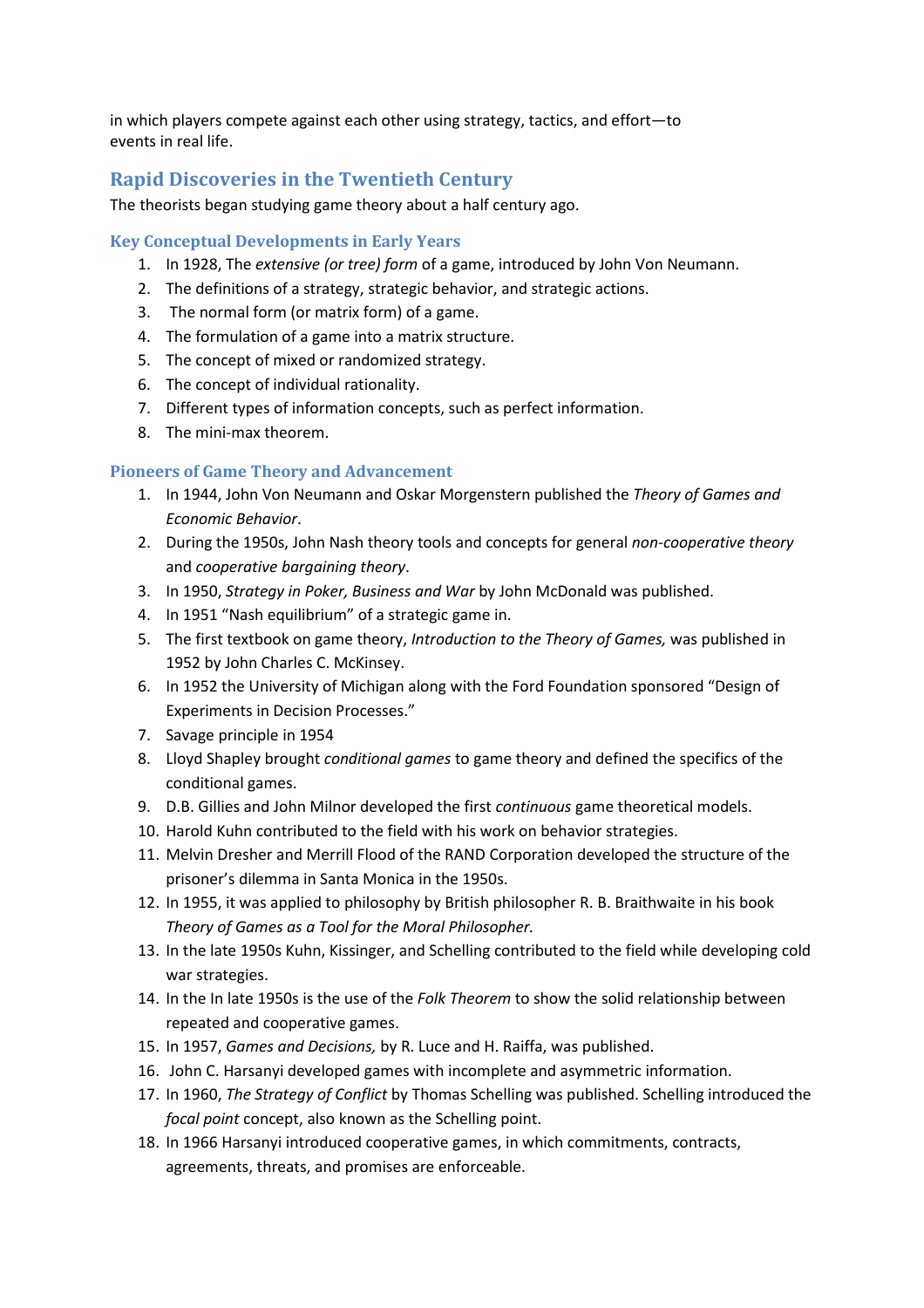- 19. In 1969, D.K. Lewis formalized the common knowledge assumption.
- 20. In 1972, the International Journal of Game Theory was first published. It was founded by Oskar Morgenstern.
- 21. In 1973, Harsanyi introduced the idea of explicit randomization in game theory.
- 22. In 1974, Robert Aumann introduced the correlated equilibrium.
- 23. In the 1970s the game theory was applied to biology by John Maynard Smith in his work on evolutionary stable strategy (ESS).

## Game Theory's Evolution during the Last Three Decades

- 1. In 1981, Elon Kohlberg published Some Problems with the Concept of Perfect Equilibria.
- 2. In 1982, "Sequential Equilibria" by David Kreps and Robert Wilson was published in Econometrica.
- 3. In 1984, David Pearce and Douglas Berheim independently introduced the idea of rationalizability in their papers Rationalizable Strategic Behavior and the Problem of Perfection.
- 4. In 1984, The Evolution of Cooperation by Robert Axelrod was published.
- 5. In 1986, Elon Kohlberg and Jean-Francois Merterns published On the Strategy Stability of Equilibria.
- 6. In 1988, A General Theory of Equilibrium Selection in Games by John Harsanyi and Reinhard Selten was published.
- 7. In 1989,the journal Games and Economic Behavior (GEB) was first published.
- 8. In 1990, A Course in Microeconomic Theory by David Kreps was published.
- 9. In 1994, Game Theory and the Law by Douglas Baird, Robert Gertner and Randal Picker was published.

# Chapter 2 Strategy and Game Theory Concepts

Thus, what is of supreme importance in war is to attack the enemy's strategy. Sun Tzu

As an interactive decision-making environment, game theory offers valuable tools for solving strategy problems in everyday life and in the business world. Game theory has been used for determining cold war strategies, establishing merger and acquisition strategies, picking Supreme Court judges, as well as measuring the market power of firms.

# Game Theory, Strategy, and Strategic Behavior

A game-theoretic model is an environment where each decision-maker's actions interact with those of others. In general, behavior that involves such interactive decision-making is called strategic, and the set of actions and moves by each player with respect to others, given the rules of the game, is called strategy.

# More on Strategic Behavior and Strategy

We will consider "strategic" behavior as behavior serving the self-interest of the person, based on the person's own subjective evaluation of likely events and the possible actions of other players; with the potential rewards and risks being considered over single or multiple period(s).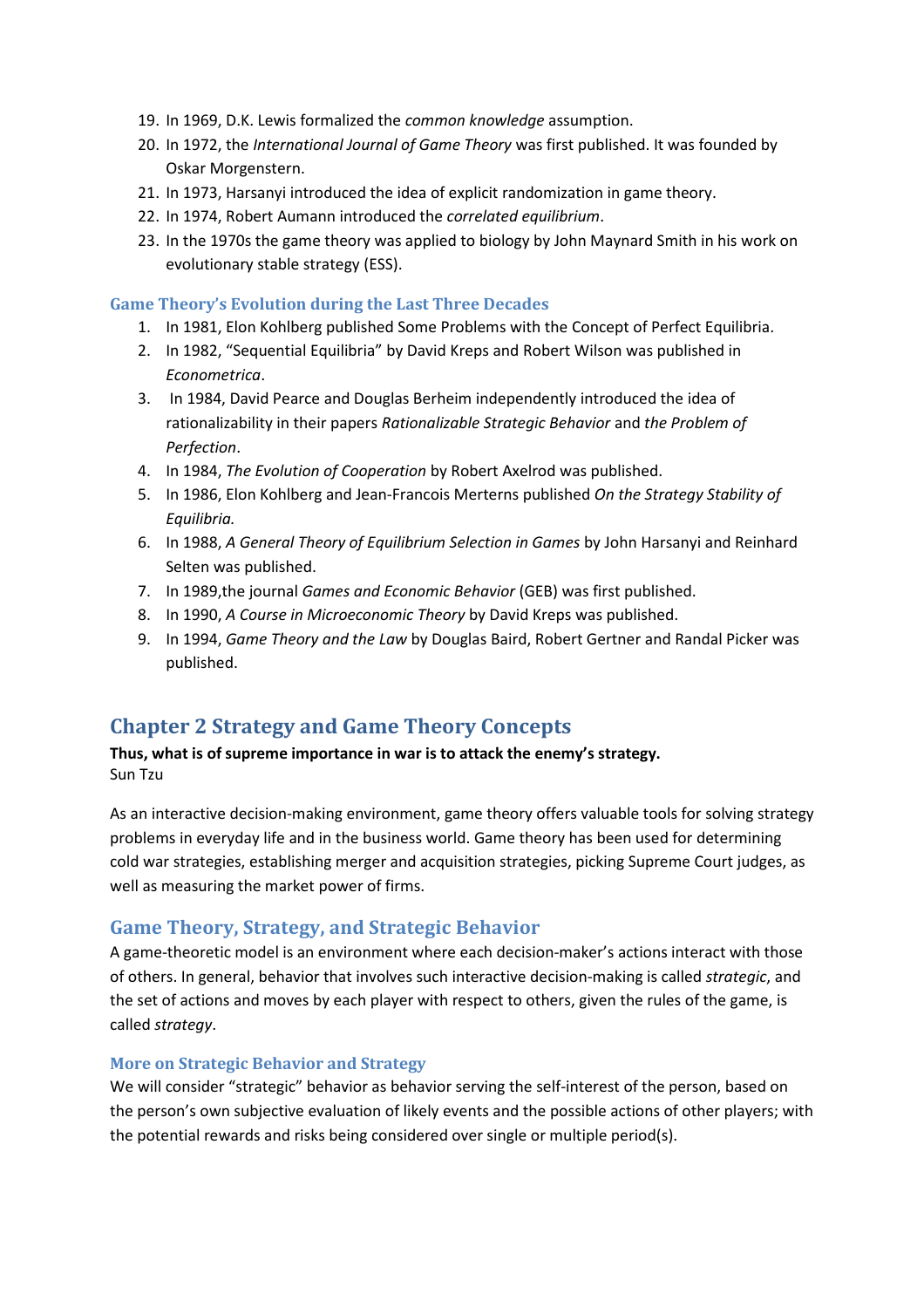Strategic behavior is more than simply maximizing utility with defined prices and commodities. Consider, in the standard one-period neoclassical economics model, a consumer's choice among different commodities to purchase, given that consumer's preferences and the prices that prevail in the market. This is an economic decision but not a strategic decision. Indeed, it is an economic decision that is the basis for microeconomics in a purely competitive market. However, it is not a strategic decision. Because strategic behavior involves considering the *future consequences* of the actions of more than one person. Thus, it is different than the standard microeconomic study of consumers and producers.

# Game Theory and Strategic Behavior in Business

Strategic behavior occurs regularly among executives, managers and investors in business. In decision-making situations, the person confronts not only uncertainty about future states of nature, but also uncertainty about actions that other persons will take. Using any of the definitions of "strategy" introduced above, this behavior is called "strategic behavior."

 The formal structure of game theory models forces each player to consider the actions of others when picking their strategy. The extensive or normal forms of the game lay out the information that each player knows when he is choosing his move. Simply laying out the structure provides significant benefit to a decision-maker.

 Given these advantages, game-theoretic models are very powerful tools for analyzing firm decisions. Most of business world scenarios can be modeled as dynamic games with multiple stages, in which one player may respond to the moves of his opponent. In such a world, firms act strategically in each stage, based on the information available at the current time.

# Consumer Behavior, Utility Theory, and Game Theory

The important assumptions of game theory is that economic agents are rational players. The goal is to maximize well-being, i.e., utility. Utility within such models have been represented by the payoffs at the end of the game. Utility is an indicator of a person's overall happiness. Consumers make choices to maximize their utility.To model consumers' preferences, we use utility functions. Utility functions are tools for assigning a number to consumption bundles of consumers.

Economists say a bundle  $(x_1, x_2)$  is preferred to a bundle  $(y_1, y_2)$  if and only if the utility of  $(x_1, x_2)$  is larger than the utility of (y<sub>1</sub>, y<sub>2</sub>). Symbolically, (x<sub>1</sub>, x<sub>2</sub>) is preferred to (y<sub>1</sub>, y<sub>2</sub>) if and only if  $u(x_1, x_2)$  >  $u(y_1, y_2)$ . This assumption is very important; it is called an axiom of utility theory. If consumer prefers X to Y and Y to Z then this can be marked as  $U(X) > U(Y) > U(Z)$ .

If you multiply these assigned measures by a positive number, you still have the same order. Let us say  $U(X) = 3$ ,  $U(Y) = 2$ , and  $U(Z) = 1$ , so  $U(X) > U(Y) > U(Z)$ . For example, multiplication by 2 does not change the preference order:  $U(X') = 3 \times 2 = 6$ ,  $U(Y') = 2 \times 2 = 4$ , and  $U(Z') = 1 \times 2 = 2$ ; therefore,  $U(X') > 0$  $U(Y') > U(Z')$ .

# Cardinal Utility

Utility theories where the magnitude of utility is important are called "cardinal utility theories." Cardinal utility theory asserts that the level, as well as the order, of utility gained from a bundle of goods and services is significant. For example, one prefers a specific bundle at least three times more than another if he is willing to pay three times as much for that bundle.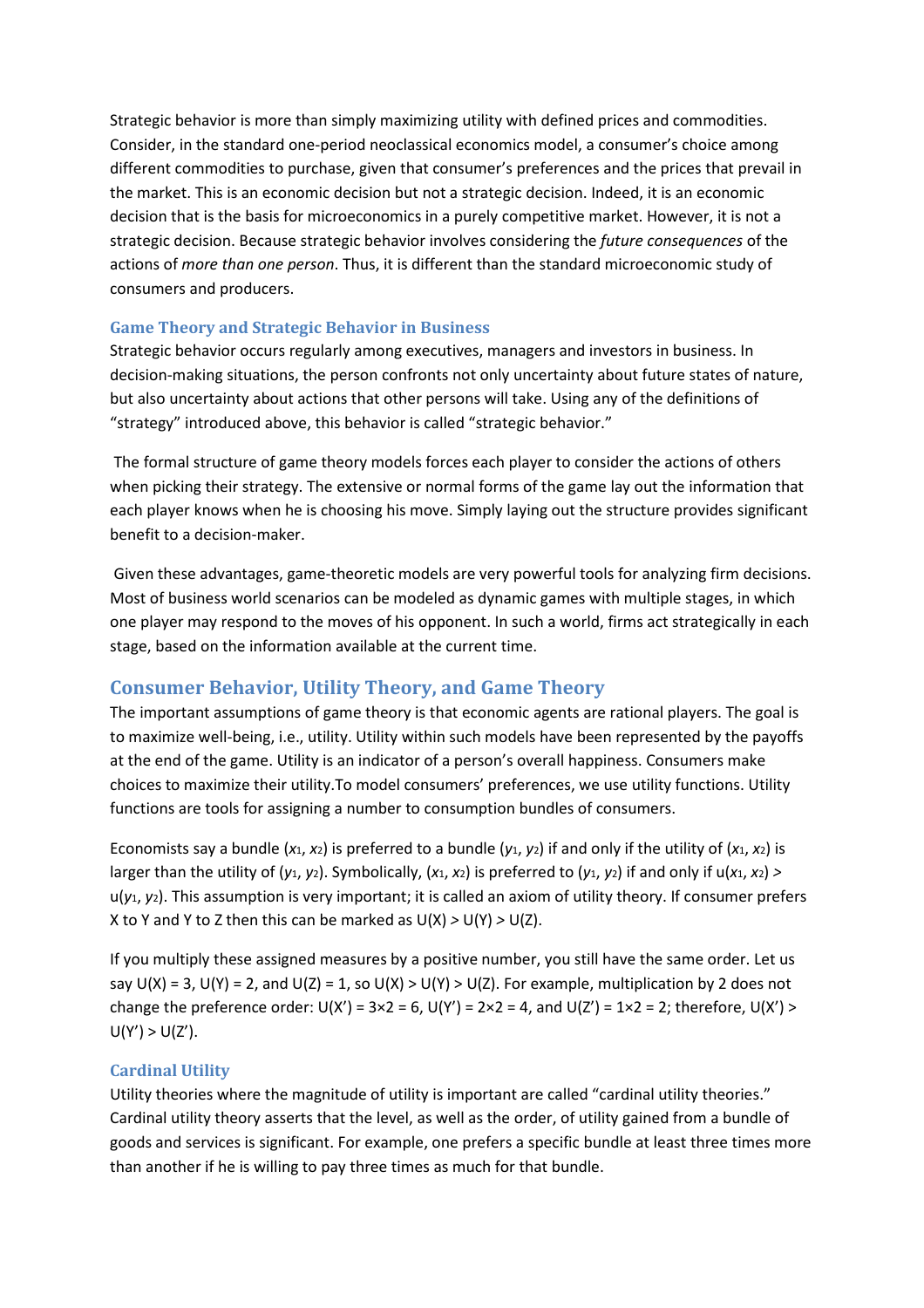## Choice Behavior and Game Theory

In game theory, choice behavior is determining whether one bundle or another will be preferred. In our game theory models, we consider which strategy brings greater utility. The utility levels of preferences, and the knowledge of how much larger the utility is, are significant for the gametheoretic models.

#### Utility Functions and Game-Theoretic Models

Some game-theoretic models require a *utility function*. A utility function maps the utility of a bundle of goods and services to a real number. Examples of utility functions: a multiplicative function u(x1,  $x2$ ) = x1x2, additive function u(x1, x2) = ax1 + bx2 and maximum function u(x1, x2) = max{ax1, bx2}. Some point in a game a player needs to pick a strategy from the strategy set  $A = \{A1, A2\}$ . Depending on utility functions and arguments A1, A2 player make one's decision.

## Utility Theory and Payoffs

In the real world, properly constructing the payoff matrix is a critical, and often difficult, step. This difficulty arises from the fact that a person's utility is rarely defined by any onedimensional measure, such as a price, quantity, or size, of a cash payment.

# Game-Theoretic Models and Illustration

Game theory models describe strategic interaction among many players. Players make rational decisions to maximize their expected utility.

The interdependence of the players' decisions is the foundation of game theory. Game theory models often exhibit a social science corrollary to a fundamental principle of physics: Every action has a reaction. These interactions arise in two ways: sequential and simultaneous.

Sequential interaction refers to each player taking action in a sequence of turns. During a player's turn, he or she is aware of the actions taken in previous turns. Furthermore, each is aware that his current action(s) will affect later actions of the other player(s), as well as his future action(s) during the game.

The second kind of interaction is simultaneous. Simultaneous interactions occur when players take actions concurrently, in ignorance of the others' current actions. It is important to note that while players do not know the specific actions of the other players, they are aware of each other in simultaneous games.

#### The Payoff Matrix and Tree Diagram

To analyze sequential-move and simultaneous-move games, we the payoff matrix and the tree diagram can be used. The payoff matrix illustration in game theory is also called the "normal form" of the game.

A tree diagram is tool for illustrating and analyzing games, in which players act sequentially. A common depiction of possible outcomes over time, and one that we will use repeatedly, is called a "tree," "event tree," or "decision tree." Such a device combines the time aspect, and the logical and sequential connections among decision-makers and events.

The tree starts at a specific point in time, which conveniently can be drawn as a single point in a twodimensional space. From that point, "branches" of the tree emerge. Each such branch terminates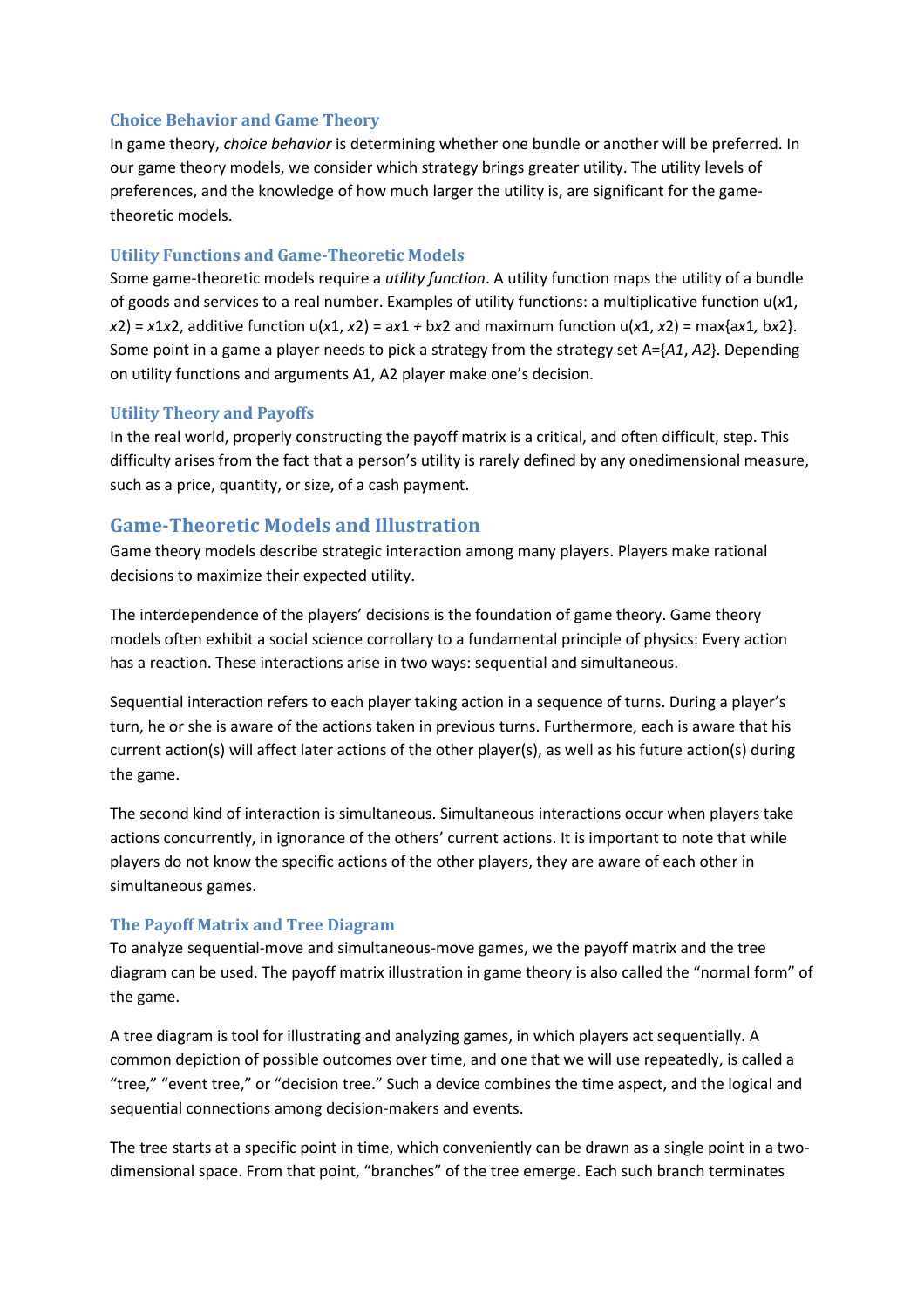into another "node." At each "node" of the tree, an event occurs such as a decision, random occurrence, or receipt of information. This event then causes the tree to branch into different outcomes at the next time step. In sequential move games, players observe the other players' future moves and use them in assessing their best current move. This is known as "backward induction," that is, look ahead and reason back. Tree diagrams, generally used for sequential or the nonsimultaneous games, are also called "decision trees," or the extensive form of the game.

# Strategic Thinking and Simultaneous- and Sequential-Move Games

In sequential-move games, the current course of action taken by the player is based on ones expectation of what the other players' future strategy and action will be. A player typically thinks, "if I choose this course of action, the other player will take that course of action, therefore I should do this," and so forth.

In contrast, simultaneous-move game interaction can be more difficult for players. This is because players must guess what the other player is anticipating at the moment, and respond accordingly, as well as anticipate how these actions affect future outcomes of the game. For simultaneous-move games, a player may try to think of more combinations of his and other players' actions.

# Rules of the Game

The nature of a game theoretical model is determined by the rules. The key rules of any game:

- 1. Players. How many players do we have in a game? Are their interests matching or conflicting?
- 2. Information. What information does each player possess? Do they have complete, symmetric, or perfect information regarding each other's actions and payoffs? What are the moving sequences of players?
- 3. Actions or Strategies. What actions or strategies are the players allowed to have? What are the specifics of interaction between players? Are they allowed to communicate?
- 4. Payoffs. What are the possible outcomes for each player? What is the utility or expected utility for each player at the end of the game for every action they are allowed to have?

# Players

Players are rational economic agents, make decisions with a well-defined set of actions and strategies. Their goals are to maximize their utility or expected utility. Rational characteristics for the players in gametheoretic models are implicitly assumed for every game we analyze in this book.

# Information

Information is the knowledge each player has about the game. The information set may include the number of players, each player's set of actions, strategies, payoffs, and the moving sequence. Players in a game possess some sort of information set; they might have *perfect* or *imperfect* information, complete or incomplete information, symmetric or asymmetric information.

Important implicit assumption of game theory is that the structure of the game is common knowledge: that is, players know how many players are in the game, their moving sequence, either simultaneous or non-simultaneous, and the set of actions or strategies available to each player when he or she moves.

We have three main categories for the information structure of a game :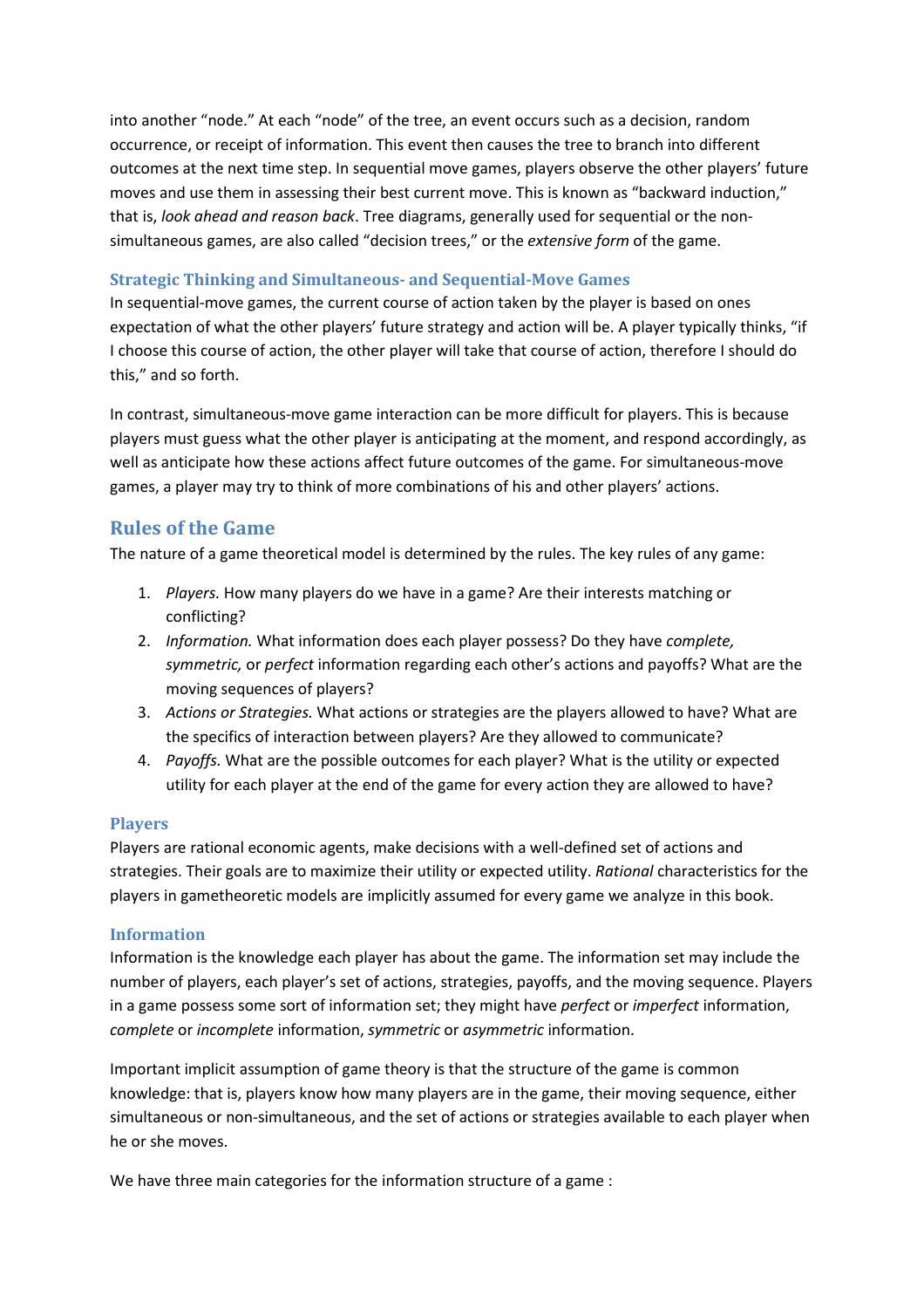- 1. Perfect vs. imperfect information,
- 2. Complete vs. incomplete information, and
- 3. Symmetric vs. asymmetric information.

## Perfect vs. Imperfect Information

Perfect information means that no moves are simultaneous, and each player knows the sequence of moves and where players move. All simultaneous-move games are games of imperfect information. An incomplete or asymmetric information game is also a game of imperfect information.

## Complete vs. Incomplete Information

In a game of incomplete information, there are some uncertainties about the actions of players, the moving sequence of the game, or the payoffs. A game of incomplete information might include probabilities at some of the nodes in the game. A game of incomplete information is also a game of imperfect information.

## Symmetric vs. Asymmetric Information

In a game of symmetric information, players have the same elements in their information sets, including the sequence of the game, where each player chooses an action, and the end nodes. Otherwise, a game is called a "game of asymmetric information." In asymmetric information games, players have different information regarding each other's moves or payoffs.

#### Set of Actions and Strategies

In a game, each player has an action set that includes their possible moves or strategies. Players determine their strategies based on the information available to them at the beginning of the game and at each node.

#### Payoffs

Payoffs are what players receive at the end of the game. The nature of games is that the payoffs differ depending on the actions of the players. The possible payoffs are visualized in a payoff matrix.

# Strategy and Equilibrium

A "strategy" is an order of moves determined in advance of some events by an individual player. A strategy can, and often does, depend on the action of other players, random events, and particular payoffs available to a specific player. In games where there are more than one move for each player, a "strategy" is different than an "action." In general, players decide what action to take by using a strategy.

#### Dominant and Dominated Strategies

We can define two characteristics that apply to some strategies in specific games, based on the likely outcome for the player. If any player follows a dominant strategy, the player will get the best possible payoff regardless of what the other player(s) will do. A dominant strategy is the optimal strategy for a player no matter what the other player(s) does (do).

#### Dominated Strategies

Just as a dominant strategy is a strategy that is better than any other strategy a player can choose from his set of actions, a dominated strategy is a strategy that is worse than another strategy available for the player. In a game with rational players, players can be expected to play their dominant strategies (if they have any) and avoid their dominated strategies.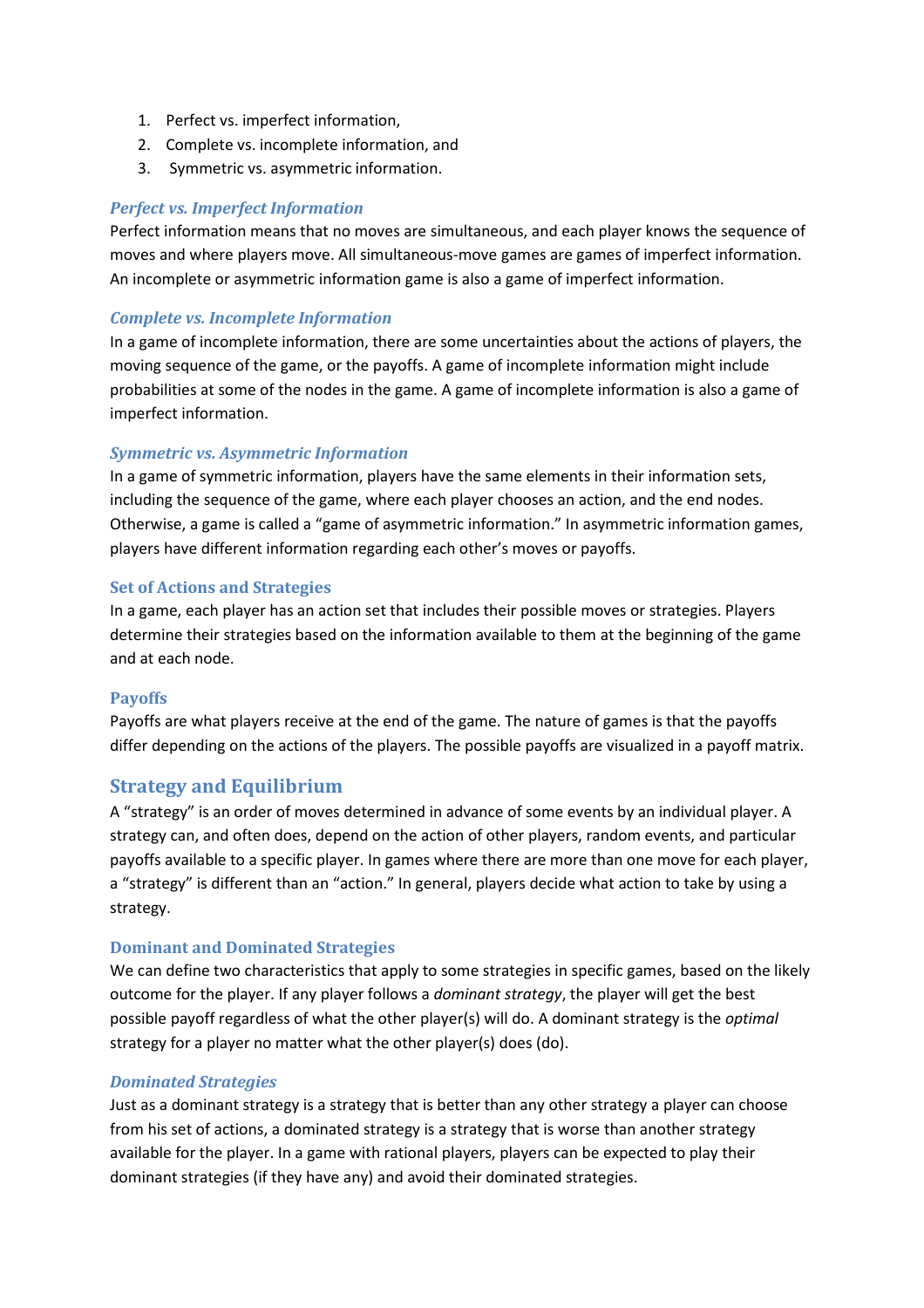## Equilibrium

An equilibrium in game theory is defined as a stable outcome, based on the payoffs received by players at the end of the game. We call it stable because after players settle on an equilibrium point with their payoffs, they have no incentive to deviate from that point. When we have an equilibrium point in a game, we call that the solution of the game.

#### Dominant Strategy Equilibrium

In parlor games, there is no strategy that is dominant. In some games, players either have dominant strategies, or learn their best strategies over time and begin to play them repeatedly. This creates the potential for an equilibrium position among multiple players.

It is possible that every player in a game has a dominant strategy. It is also possible that no player has a dominant strategy. If there is a dominant strategy for each player, then we have a dominant strategy equilibrium for that game. If there is a dominant strategy for only one player, we have a dominant strategy equilibria in a 2-player game. If it is an n-player game, we may or may not have a dominant strategy equilibrium.

## Nash Equilibrium

We do not have dominant strategy equilibria in all games. In a two-player simultaneous-move game, we call a pair of strategies a Nash equilibrium, if player I's choice is optimal based on player II's choice, and player II's choice is optimal based on player I's choice.

If a game is a non-simultaneous (sequential) game, the first mover has the advantage and is able to dictate an equilibrium. However, in a simultaneous-move game, we do not have such an attribute. Do Nash equilibria exist in every game? The answer is no.

# Note on Dominant Strategy Equilibrium and Nash Equilibrium

Even though dominant strategy equilibria are stable, players do not have a dominant strategy in every game. The Nash equilibrium occurs in a broader spectrum of games.

A game has a Nash equilibrium if there exists a set of strategies such that each player optimizes his utility given the other players' actions. A Nash equilibrium is quite stable, because no player has an incentive to deviate from his Nash strategies.

Recall that in game theory, we implicitly assume players are rational agents. The Nash equilibrium is dependent upon individual rationality more than the dominant strategy equilibrium. The equilibrium outcomes in the Nash equilibrium depend not only on every player's own rationality as in the dominant strategy equilibrium, but also on other players' rationality.

# Subgame Perfect Nash Equilibrium

Subgame is a smaller portion of a game starting at a specific node of an entire game. From that point, the subgame emerges and continues to the end of the whole game. We call an equilibrium a subgame perfect Nash equilibrium, if every subgame of the entire game has a Nash equilibrium based on players' strategies.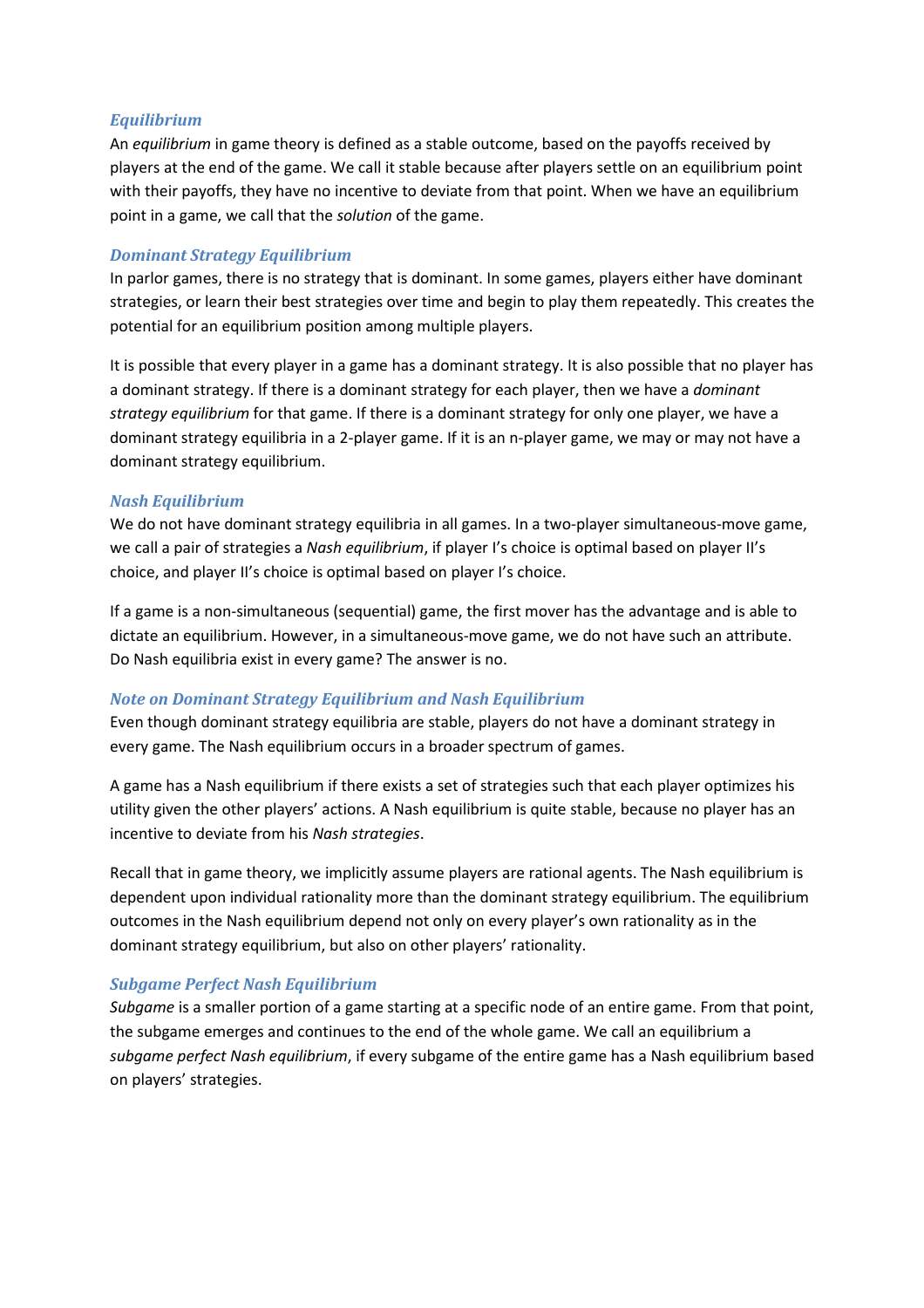## Mixed Strategies; Repeated Games

"pure strategies"- players making one choice and playing the game with that choice only. If games are played more than once, we call them repeated games. In such cases, it is possible for players to change their strategies. Players are even allowed to randomize their strategies.

In the game let us assume that player I picks A 70% of the time and B 30% of the time. This type of

strategy is called a *mixed strategy*. If a player has such a mixed strategy, the equilibrium of the game changes. Let us reintroduce our sample game here: We assumed that both players I and II have the information about players I's mixed strategy of choosing A 70% of the time and B 30% of the time. For simplicity, let us assume player II does not randomize his strategies. Player II's expected payoffs of the new game becomes 2 for choosing C,  $[(2 \times 0.7) + (2 \times 0.3) = 2]$ , and 2.4 for choosing D,  $[(3 \times$  $(0.7) + (1 \times 0.3) = 2.4$ ]. The games shown up to this point have always had a Nash equilibrium in mixed strategies.

## Maximin Strategy

What strategies are available to players who face payoffs that vary according to their opponent's actions? The maximin strategy pertains to a two-person zero-sum game. If a player (player I) attempts to take action(s) to reduce the other player's (player II) payoff, player II will take the action(s) that will give him the maximum minimum payoff. It should be noted that since most games are not zero-sum games, the maximin strategy is often not applicable.

## Sequential Games and Problem Solving

Let us consider sequential games. This time we assume that this game is a non-simultaneous-move (sequential) game, and player I moves first. We also assume that both players know the sequence of their moves. In this non-simultaneous game, moving first gives player I a *first-mover advantage*. It is important to note that by changing the sequence of the players' moves, we have a different equilibrium for this game. As we indicated above, rules and information are very important in game theory, as changing the rules will often change the outcome of the game. Let us change the sequence of players, and see what would happen. Note, in this case, that first figure in the payoff vectors belongs to player II. By using backward induction, we have the reduced form of the game. By choosing D at the beginning of the game, player II becomes better off, [3 > 2]. Note that when player I moves first, the equilibrium outcome of the game is  $(B, C)$ ; when player II moves first, the equilibrium outcome of the game is (A, D).

# Complex Games and Games by Categories

In real life, games are more complex. Simple games to illustrate game theoretic concepts were used; Some examples about the complex game aswell.

#### n-Person Games

There are games with no certain number of players. We call games with more than two players, nperson games where n can be 3, 4 or more. Economists and mathematicians have used advanced techniques to analyze n-person games and find equilibria for this type of games. In such games, the rules of the game, information set, and actions available are very important, just as in two-person games. In n-person games, power is the key element for the outcome of the game. We define power here as the ability to affect the outcome of a situation to one's favor. In a game, this can be seen as who will win the game, given the power each player has to affect future outcomes such as play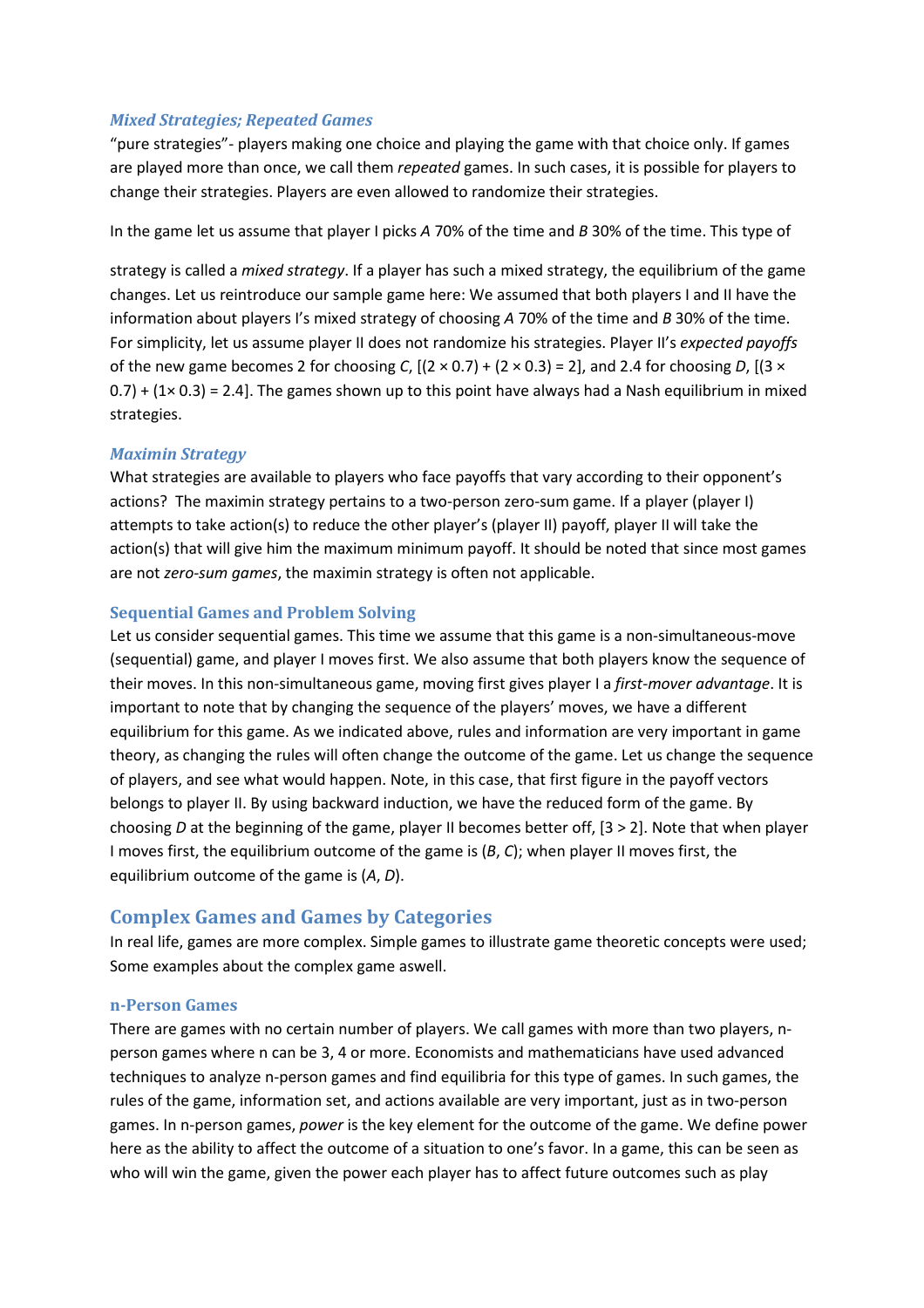during the game, as well as the final outcome, the winner of the game. Power might have different forms in game theory: market power, product power, power due to connections, or power from information. For complex games, a forward looking approach is a very powerful analytical tool. By utilizing a forward looking method, a player can assess what kind of position he will be in after several moves. Some games are complex because of the high number of strategies available to players. A player needs to assess each strategy carefully, as well as his opponent's.

## Different Categories of Games

#### Zero-Sum Games vs. Non-Zero-Sum Games

In zero-sum games, one player's gain is another player's loss. In zero-sum games, the sum of the payoffs of all players should be zero. Zero-sum games are also called constant-sum games. Most of the games in real life and the business world are not zero-sum games. In non-zero-sum games, all players could win or lose together. In most of the business partnerships and international trade, we have a win-win situation, that is, all parties might gain from the partnership or trade. In zero-sum games, players have no common interests. However, in non-zero-sum games, players have common and conflicting interests.

## Static vs. Dynamic Games; Repeated Games

In real life, most of the games are played more than once. Play may unfold differently with a sequential game; that is where the players play the game more than once consecutively. This type of game is called *dynamic*. Repeated games are dynamic. An example of a real life dynamic game would be one where firms set prices periodically. In dynamic games, unlike static games, players observe other players' behaviors, modify their strategies accordingly, and develop reputations about their own behavior.

#### Cooperative vs. Non-Cooperative Games

A game can be cooperative or non-cooperative by nature. This categorization is important for understanding the behaviors, objectives, and strategies of the players. A game in which players are allowed to cooperate with each other on a joint strategy is called a "cooperative game." In cooperative games, agreements, commitments and threats are binding and enforceable. An example of a cooperative game is a bargaining game between parties in a transaction (some sort of merger or acquisition) over the value of a target company. A game in which players are not allowed to cooperate or negotiate on a contract is called a "non-cooperative game." In these games, commitments are not enforceable.

# Other Key Game Theory Concepts

#### Threats and Rewards (Promises)

In game theory, players can achieve a strategic advantage through the *response rule*. A response rule sets one's action(s) as a response to another's action(s). Response rules are prevalent in our daily lives. The response rule can be defined in two ways: threats and rewards. Threats and promises are essentially the same; both are messages that players can send to each other to affect the other player in choosing a certain action. With a threat, failure to cooperate results in some type of negative payoff. With a reward or promise, cooperation results in some type of positive payoff. Both threats and rewards themselves can be defined further, generally as compellent or deterrent. A